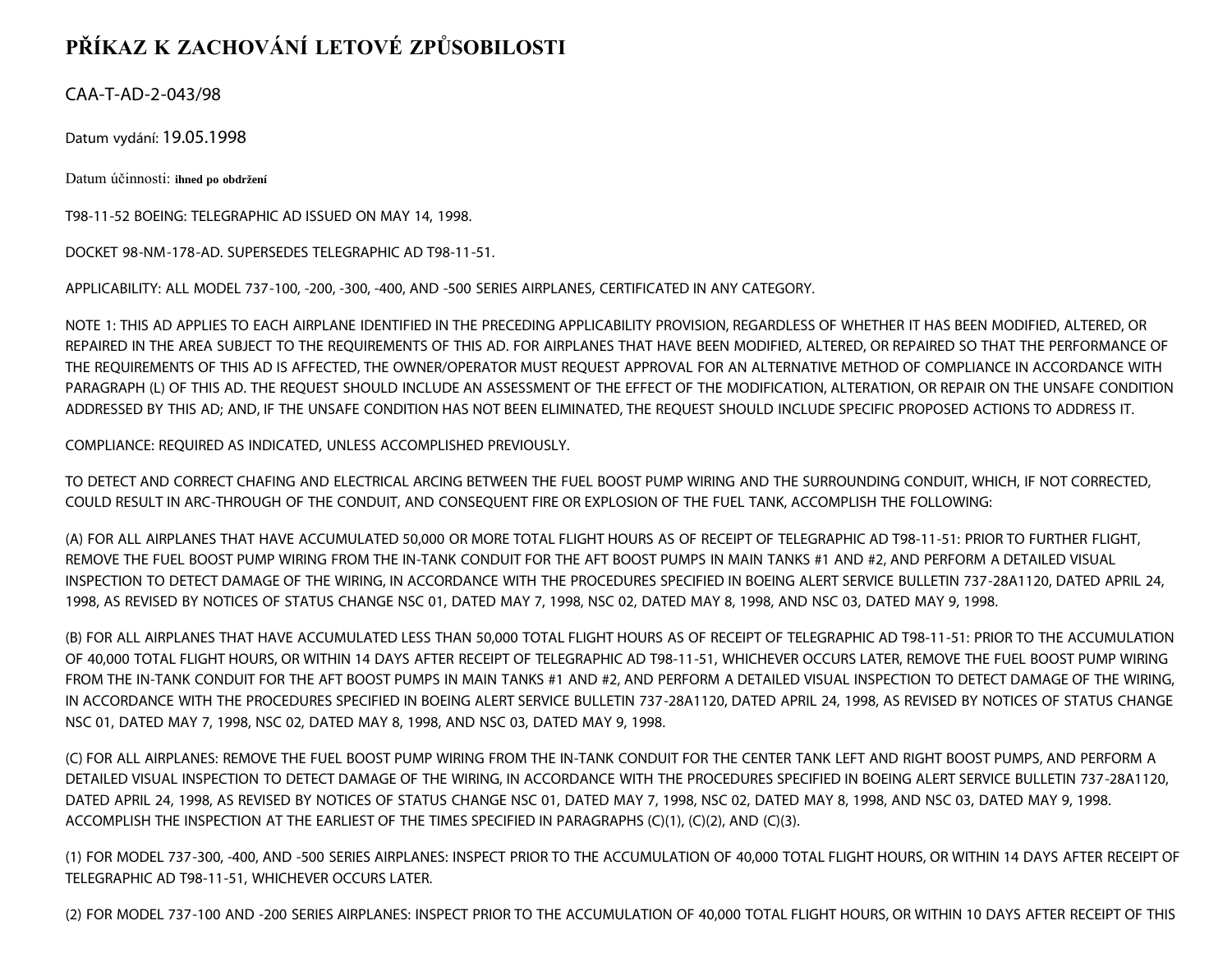TELEGRAPHIC AD, WHICHEVER OCCURS LATER.

(3) FOR ALL AIRPLANES: INSPECT PRIOR TO THE ACCUMULATION OF 50,000 TOTAL FLIGHT HOURS, OR WITHIN 5 DAYS AFTER RECEIPT OF THIS TELEGRAPHIC AD, WHICHEVER OCCURS LATER.

(D) FOR ALL AIRPLANES: PRIOR TO THE ACCUMULATION OF 30,000 TOTAL FLIGHT HOURS OR WITHIN 45 DAYS AFTER RECEIPT OF THIS TELEGRAPHIC AD, WHICHEVER OCCURS LATER, REMOVE THE FUEL BOOST PUMP WIRING FROM THE IN-TANK CONDUIT FOR THE AFT BOOST PUMPS IN MAIN TANKS #1 AND #2, AND THE CENTER TANK LEFT AND RIGHT BOOST PUMPS, AND PERFORM A DETAILED VISUAL INSPECTION TO DETECT DAMAGE OF THE WIRING, IN ACCORDANCE WITH THE PROCEDURES SPECIFIED IN BOEING ALERT SERVICE BULLETIN 737-28A1120, DATED APRIL 24, 1998, AS REVISED BY NOTICES OF STATUS CHANGE NSC 01, DATED MAY 7, 1998, NSC 02, DATED MAY 8, 1998, AND NSC 03, DATED MAY 9, 1998.

(E) IF RED, YELLOW, BLUE, OR GREEN WIRE INSULATION CANNOT BE SEEN THROUGH THE OUTER JACKET OF THE ELECTRICAL CABLE DURING ANY INSPECTION REQUIRED BY THIS TELEGRAPHIC AD: PRIOR TO FURTHER FLIGHT, ACCOMPLISH PARAGRAPH (E)(1), (E)(2), OR (E)(3) OF THIS AD IN ACCORDANCE WITH PROCEDURES SPECIFIED IN BOEING ALERT SERVICE BULLETIN 737-28A1120, DATED APRIL 24, 1998, AS REVISED BY NOTICES OF STATUS CHANGE NSC 01, DATED MAY 7, 1998, NSC 02, DATED MAY 8, 1998, AND NSC 03, DATED MAY 9, 1998.

(1) INSTALL TEFLON SLEEVING OVER THE ELECTRICAL CABLE, AND REINSTALL THE CABLE. OR

(2) REINSTALL THE ELECTRICAL CABLE WITHOUT TEFLON SLEEVING OVER THE CABLE. WITHIN 500 FLIGHT HOURS AFTER ACCOMPLISHMENT OF THE REINSTALLATION, REPEAT THE INSPECTION DESCRIBED IN PARAGRAPH (D) OF THIS AD; AND INSTALL TEFLON SLEEVING OVER THE CABLE. OR

(3) REPLACE THE ELECTRICAL CABLE WITH NEW CABLE WITHOUT TEFLON SLEEVING. WITHIN 18 MONTHS OR 6,000 FLIGHT HOURS, WHICHEVER OCCURS FIRST, REPEAT THE INSPECTION SPECIFIED IN PARAGRAPH (D) OF THIS AD, AND INSTALL TEFLON SLEEVING OVER THE CABLE.

(F) IF RED, YELLOW, BLUE, OR GREEN WIRE INSULATION CAN BE SEEN THROUGH THE OUTER JACKET OF THE ELECTRICAL CABLE DURING ANY INSPECTION REQUIRED BY THIS AD, BUT NO EVIDENCE OF ELECTRICAL ARCING IS FOUND: PRIOR TO FURTHER FLIGHT, ACCOMPLISH EITHER PARAGRAPH (F)(1) OR (F)(2) OF THIS AD IN ACCORDANCE WITH THE PROCEDURES SPECIFIED IN BOEING ALERT SERVICE BULLETIN 737-28A1120, DATED APRIL 24, 1998, AS REVISED BY NOTICES OF STATUS CHANGE NSC 01, DATED MAY 7, 1998, NSC 02, DATED MAY 8, 1998, AND NSC 03, DATED MAY 9, 1998.

(1) REPLACE THE DAMAGED ELECTRICAL CABLE WITH A NEW CABLE, INSTALL TEFLON SLEEVING OVER THE CABLE, AND REINSTALL THE CABLE. OR

(2) REPLACE THE ELECTRICAL CABLE WITH A NEW CABLE WITHOUT TEFLON SLEEVING. WITHIN 18 MONTHS OR 6,000 FLIGHT HOURS, WHICHEVER OCCURS FIRST, REPEAT THE INSPECTION DESCRIBED IN PARAGRAPH (D) OF THIS AD; AND INSTALL TEFLON SLEEVING OVER THE CABLE.

(G) IF ANY EVIDENCE OF ELECTRICAL ARCING BUT NO EVIDENCE OF FUEL LEAKAGE IS FOUND ON THE REMOVED ELECTRICAL CABLE DURING ANY INSPECTION REQUIRED BY THIS AD: PRIOR TO FURTHER FLIGHT, ACCOMPLISH PARAGRAPHS (G)(1) AND (G)(2) OF THIS AD IN ACCORDANCE WITH THE PROCEDURES SPECIFIED IN BOEING ALERT SERVICE BULLETIN 737-28A1120, DATED APRIL 24, 1998, AS REVISED BY NOTICES OF STATUS CHANGE NSC 01, DATED MAY 7, 1998, NSC 02, DATED MAY 8, 1998, AND NSC 03, DATED MAY 9, 1998.

(1) VERIFY THE INTEGRITY OF THE CONDUIT IN ACCORDANCE WITH THE INSTRUCTIONS CONTAINED IN NSC 03 TO THE ALERT SERVICE BULLETIN. AND

(2) ACCOMPLISH EITHER PARAGRAPH (G)(2)(I) OR (G)(2)(II) OF THIS AD IN ACCORDANCE WITH THE ALERT SERVICE BULLETIN.

(I) REPLACE THE DAMAGED ELECTRICAL CABLE WITH A NEW CABLE, INSTALL TEFLON SLEEVING OVER THE CABLE, AND REINSTALL THE CABLE. OR

(II) REPLACE THE ELECTRICAL CABLE WITH A NEW CABLE WITHOUT TEFLON SLEEVING. WITHIN 18 MONTHS OR 6,000 FLIGHT HOURS, WHICHEVER OCCURS FIRST, REPEAT THE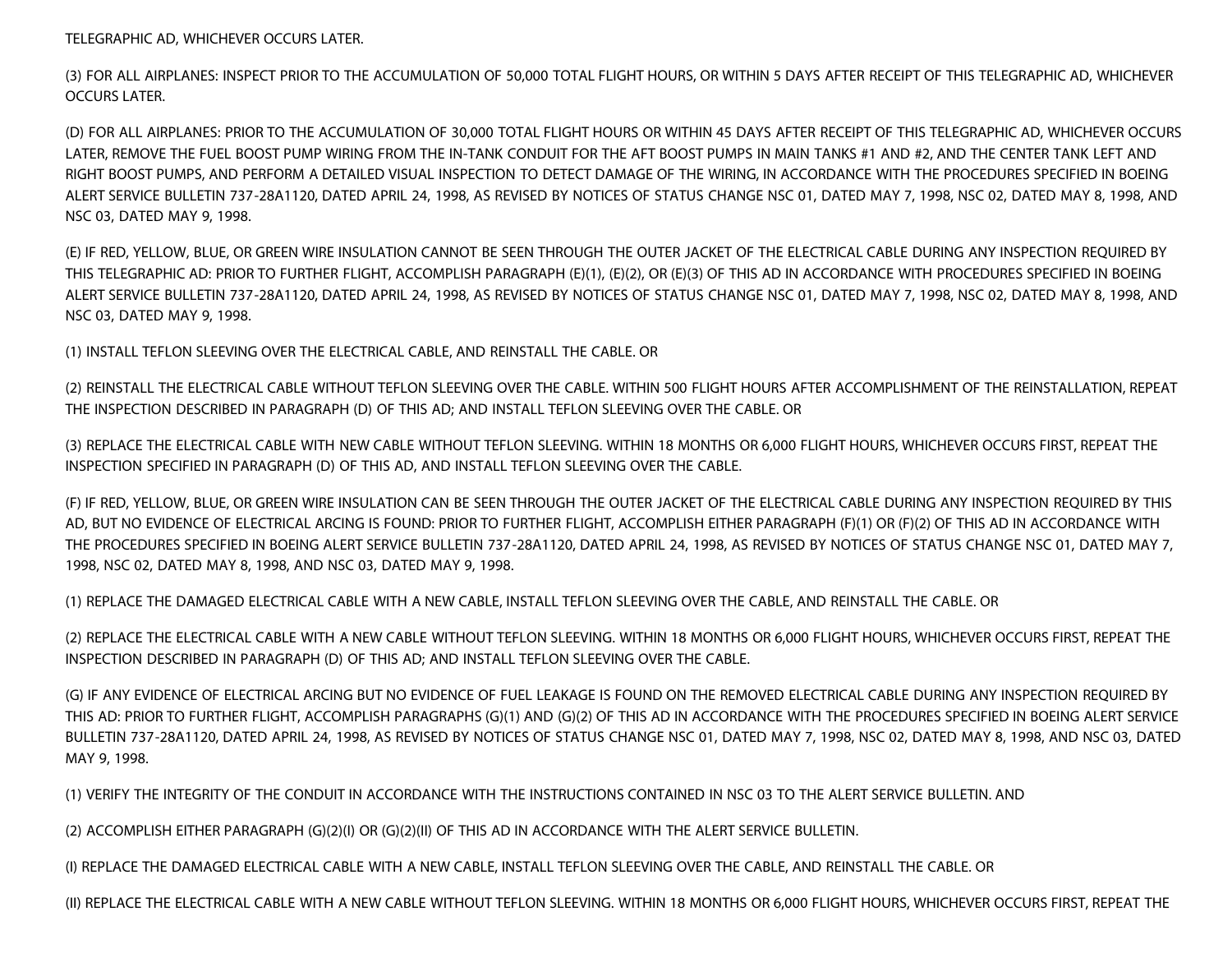INSPECTION DESCRIBED IN PARAGRAPH (D) OF THIS AD; AND INSTALL TEFLON SLEEVING OVER THE CABLE.

(H) IF ANY EVIDENCE OF FUEL IS FOUND ON THE REMOVED ELECTRICAL CABLE DURING ANY INSPECTION REQUIRED BY THIS AD: PRIOR TO FURTHER FLIGHT, ACCOMPLISH PARAGRAPHS (H)(1) AND (H)(2) OF THIS AD IN ACCORDANCE WITH THE PROCEDURES SPECIFIED IN BOEING ALERT SERVICE BULLETIN 737-28A1120, DATED APRIL 24, 1998, AS REVISED BY NOTICES OF STATUS CHANGE NSC 01, DATED MAY 7, 1998, NSC 02, DATED MAY 8, 1998, AND NSC 03, DATED MAY 9, 1998.

(1) REPLACE THE CONDUIT SECTION WHERE ELECTRICAL ARCING WAS FOUND. AND

(2) ACCOMPLISH EITHER PARAGRAPH (H)(2)(I) OR (H)(2)(II) OF THIS AD.

(I) REPLACE THE DAMAGED ELECTRICAL CABLE WITH A NEW CABLE, INSTALL TEFLON SLEEVING OVER THE CABLE, AND REINSTALL THE CABLE. OR

(II) REPLACE THE ELECTRICAL CABLE WITH A NEW CABLE WITHOUT TEFLON SLEEVING. WITHIN 18 MONTHS OR 6,000 FLIGHT HOURS, WHICHEVER OCCURS FIRST, REPEAT THE INSPECTION DESCRIBED IN PARAGRAPH (D) OF THIS AD; AND INSTALL TEFLON SLEEVING OVER THE CABLE.

(I) FOR GROUPS 1 AND 2 AIRPLANES, AS IDENTIFIED IN BOEING ALERT SERVICE BULLETIN 737-28A1120, DATED APRIL 24, 1998: CONCURRENT WITH THE FIRST ACCOMPLISHMENT OF CORRECTIVE ACTION IN ACCORDANCE WITH PARAGRAPH (E), (F), (G), OR (H) OF THIS AD, AS APPLICABLE, REPLACE THE CASE GROUND WIRE WITH A NEW WIRE IN ACCORDANCE WITH BOEING ALERT SERVICE BULLETIN 737-28A1120, DATED APRIL 24, 1998; AS REVISED BY NOTICES OF STATUS CHANGE NSC 01, DATED MAY 7, 1998, NSC 02, DATED MAY 8, 1998, AND NSC 03, DATED MAY 9, 1998.

(J) INSTALLATION OF TEFLON SLEEVING OVER ANY ELECTRICAL CABLE THAT IS NEW OR HAS BEEN INSPECTED IN ACCORDANCE WITH PARAGRAPH (A), (B), (C), OR (D) OF THIS TELEGRAPHIC AD, CONSTITUTES TERMINATING ACTION FOR THE REQUIREMENTS OF THIS AD.

(K) IF ANY DAMAGE SPECIFIED IN PARAGRAPH (F), (G), OR (H) OF THIS AD IS FOUND DURING ANY INSPECTION REQUIRED BY THIS AD, WITHIN 10 DAYS AFTER ACCOMPLISHING THE INSPECTION REQUIRED BY PARAGRAPH (A), (B), (C), OR (D) OF THIS AD, AS APPLICABLE, ACCOMPLISH PARAGRAPHS (K)(1) AND (K)(2) OF THIS AD. INFORMATION COLLECTION REQUIREMENTS CONTAINED IN THIS REGULATION HAVE BEEN APPROVED BY THE OFFICE OF MANAGEMENT AND BUDGET (OMB) UNDER THE PROVISIONS OF THE PAPERWORK REDUCTION ACT OF 1980 (44 U.S.C. 3501 ET SEQ.) AND HAVE BEEN ASSIGNED OMB CONTROL NUMBER 2120-0056.

(1) SUBMIT ANY DAMAGED ELECTRICAL CABLES AND CONDUITS TO BOEING, IN ACCORDANCE WITH BOEING ALERT SERVICE BULLETIN 737-28A1120, DATED APRIL 24, 1998, AS REVISED BY NOTICES OF STATUS CHANGE NSC 01, DATED MAY 7, 1998, NSC 02, DATED MAY 8, 1998, AND NSC 03, DATED MAY 9, 1998; INCLUDE THE SERIAL NUMBER OF THE AIRPLANE, THE NUMBER OF TOTAL FLIGHT HOURS AND FLIGHT CYCLES ACCUMULATED ON THE AIRPLANE, AND THE LOCATION OF THE ELECTRICAL CABLE ON THE AIRPLANE.

(2) FOR AIRPLANES THAT ARE INSPECTED AFTER RECEIPT OF THIS TELEGRAPHIC AD, SUBMIT THE SERIAL NUMBER OF THE AIRPLANE, THE NUMBER OF TOTAL FLIGHT HOURS AND FLIGHT CYCLES ACCUMULATED ON THE AIRPLANE, AND THE LOCATION OF THE ELECTRICAL CABLE ON THE AIRPLANE TO THE MANAGER, SEATTLE AIRCRAFT CERTIFICATION OFFICE (ACO), FAA, TRANSPORT AIRPLANE DIRECTORATE, 1601 LIND AVENUE, SW., RENTON, WASHINGTON 98055-4056; FAX (425) 227-1181.

(L) (1) AN ALTERNATIVE METHOD OF COMPLIANCE OR ADJUSTMENT OF THE COMPLIANCE TIME THAT PROVIDES AN ACCEPTABLE LEVEL OF SAFETY MAY BE USED IF APPROVED BY THE MANAGER, SEATTLE AIRCRAFT CERTIFICATION OFFICE (ACO), FAA, TRANSPORT AIRPLANE DIRECTORATE. OPERATORS SHALL SUBMIT THEIR REQUESTS THROUGH AN APPROPRIATE FAA PRINCIPAL MAINTENANCE INSPECTOR, WHO MAY ADD COMMENTS AND THEN SEND IT TO THE MANAGER, SEATTLE ACO.

(L) (2) ALTERNATIVE METHODS OF COMPLIANCE, APPROVED PREVIOUSLY IN ACCORDANCE WITH TELEGRAPHIC AD T98-10-51 OR T98-11-51 ARE APPROVED AS ALTERNATIVE METHODS OF COMPLIANCE WITH THIS TELEGRAPHIC AD.

NOTE 2: INFORMATION CONCERNING THE EXISTENCE OF APPROVED ALTERNATIVE METHODS OF COMPLIANCE WITH THIS AD, IF ANY, MAY BE OBTAINED FROM THE SEATTLE ACO.